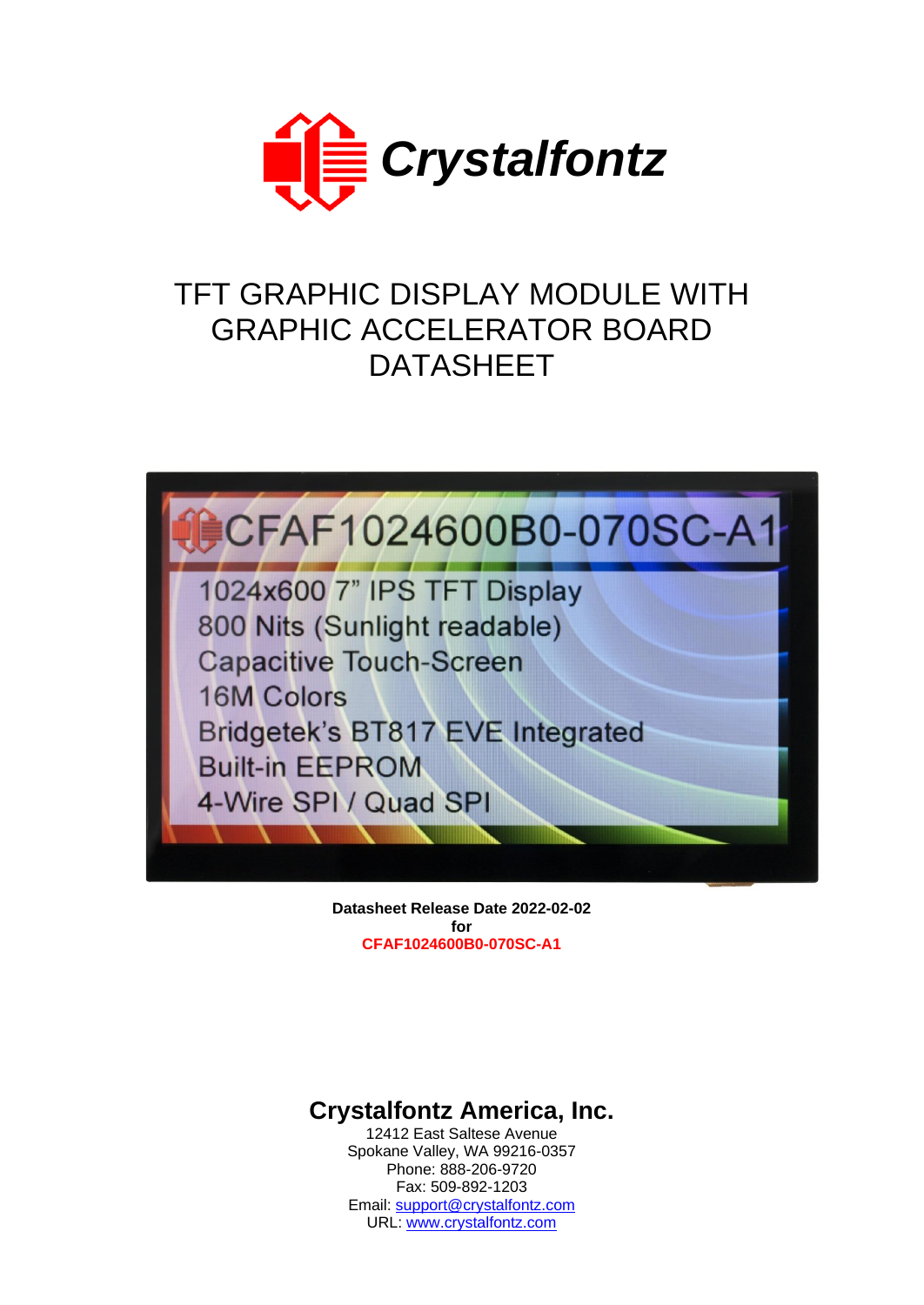

# **CONTENTS**

| 12.2. Getting started with the CFAF1024600B0-070SC-A1 and a Windows PC 11 |  |
|---------------------------------------------------------------------------|--|
| 12.3. Getting started with the CFAF1024600B0-070SC-A1 and a Custom PCB12  |  |
|                                                                           |  |
|                                                                           |  |
|                                                                           |  |
|                                                                           |  |
|                                                                           |  |
|                                                                           |  |
|                                                                           |  |
|                                                                           |  |
|                                                                           |  |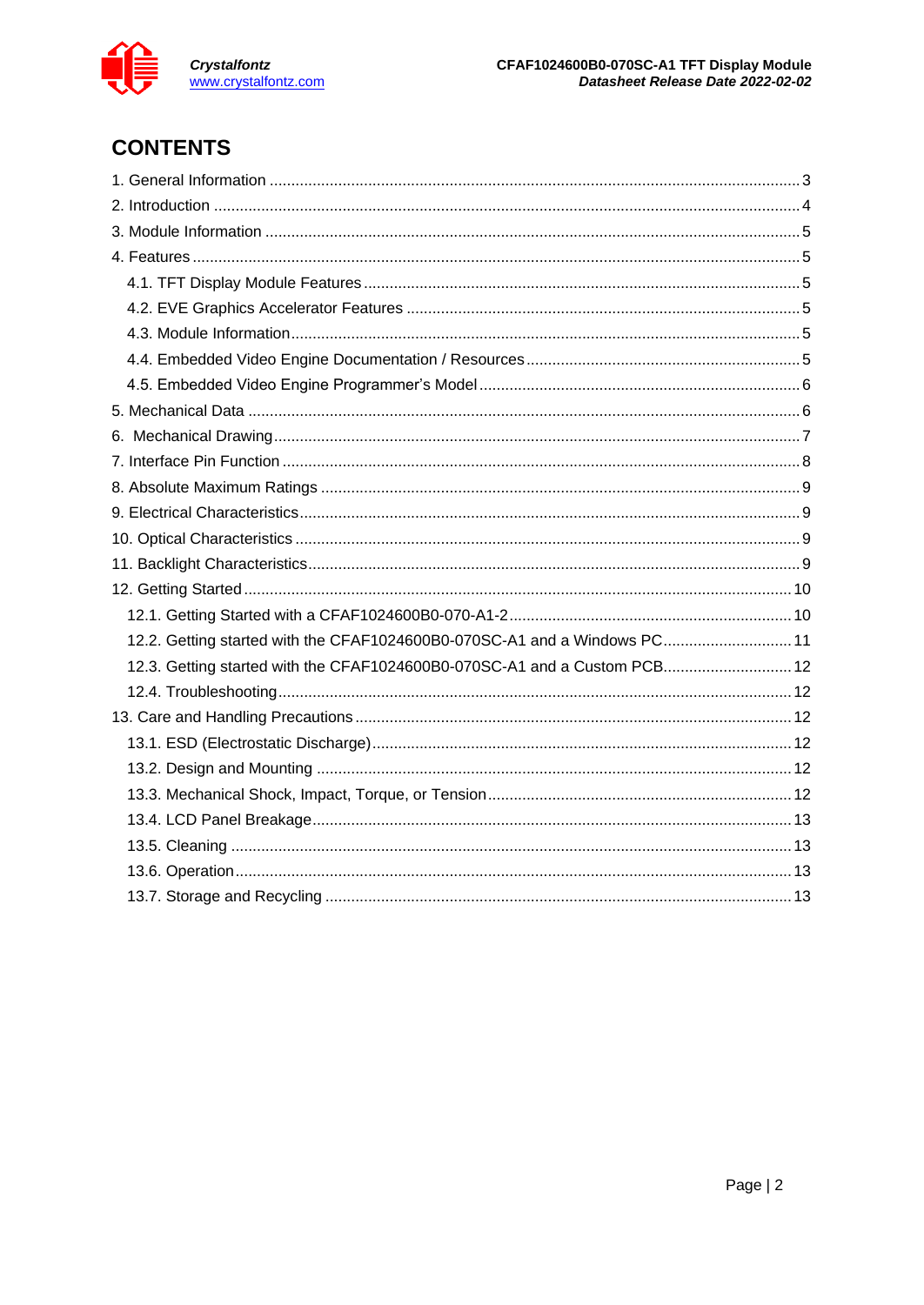

### <span id="page-2-0"></span>**1. General Information**

#### **Datasheet Revision History**

Datasheet Release: 2022-02-02

Datasheet for the CFAF1024600B0-070SC-A1 TFT graphic display module.

#### **Product Change Notifications**

You can check for or subscribe t[o Part Change Notices](https://www.crystalfontz.com/news/pcn.php) for this display module on our website.

#### **Variations**

Slight variations between lots are normal (e.g., contrast, color, or intensity).

#### **Volatility**

This display module has volatile memory.

#### **Disclaimer**

Certain applications using Crystalfontz America, Inc. products may involve potential risks of death, personal injury, or severe property or environmental damage ("Critical Applications"). CRYSTALFONTZ AMERICA, INC. PRODUCTS ARE NOT DESIGNED, INTENDED, AUTHORIZED, OR WARRANTED TO BE SUITABLE FOR USE IN LIFE-SUPPORT APPLICATIONS, DEVICES OR SYSTEMS OR OTHER CRITICAL APPLICATIONS. Inclusion of Crystalfontz America, Inc. products in such applications is understood to be fully at the risk of the customer. In order to minimize risks associated with customer applications, adequate design and operating safeguards should be provided by the customer to minimize inherent or procedural hazard. Please contact us if you have any questions concerning potential risk applications.

Crystalfontz America, Inc. assumes no liability for applications assistance, customer product design, software performance, or infringements of patents or services described herein. Nor does Crystalfontz America, Inc. warrant or represent that any license, either express or implied, is granted under any patent right, copyright, or other intellectual property right of Crystalfontz America, Inc. covering or relating to any combination, machine, or process in which our products or services might be or are used.

All specifications in datasheets on our website are, to the best of our knowledge, accurate but not guaranteed. Corrections to specifications are made as any inaccuracies are discovered.

Company and product names mentioned in this publication are trademarks or registered trademarks of their respective owners.

Copyright © 2022 by Crystalfontz America, Inc.,12412 East Saltese Avenue, Spokane Valley, WA 99216 U.S.A.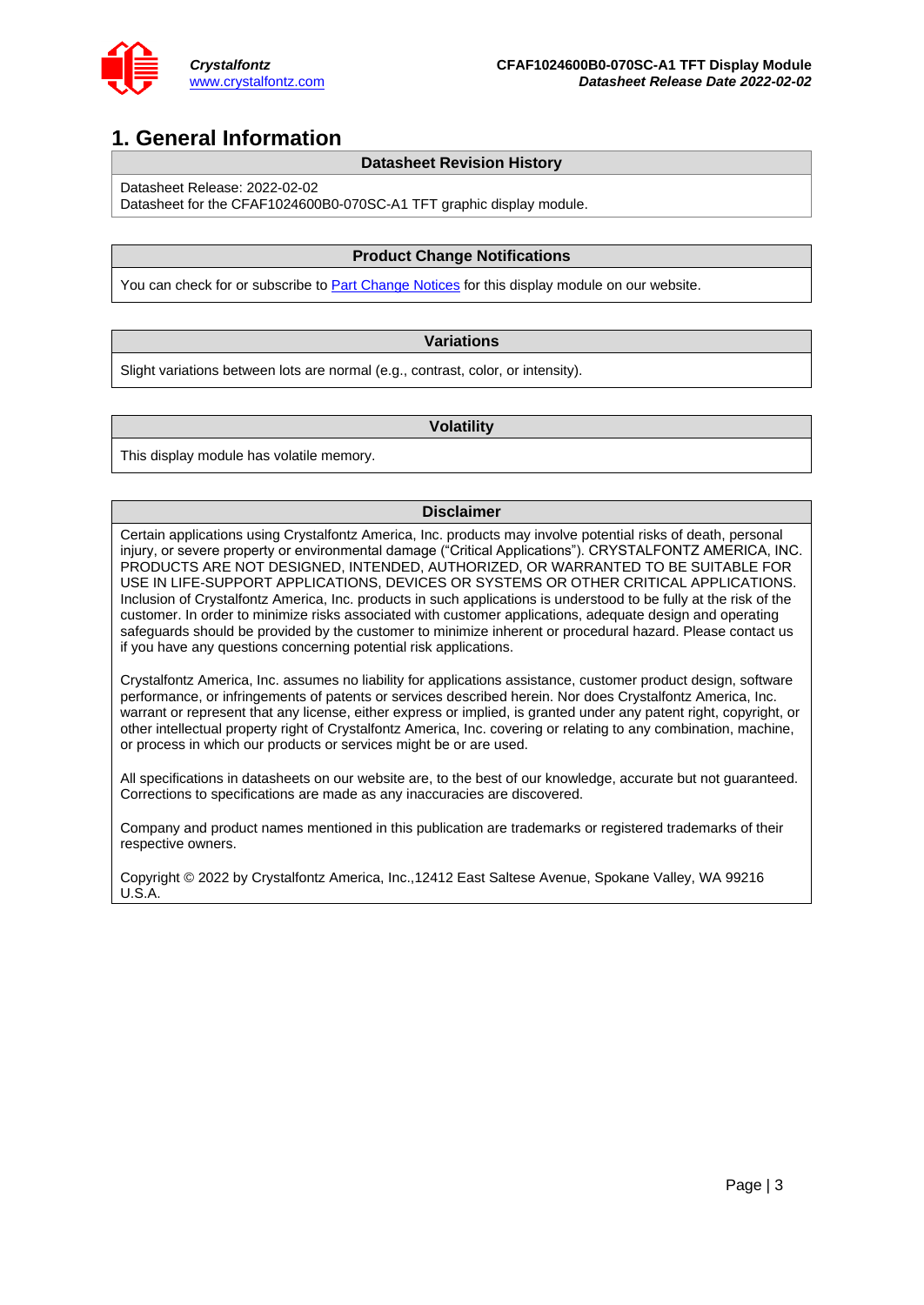

### <span id="page-3-0"></span>**2. Introduction**

The CFAF1024600B0-070SC-A1 is an accelerated display module for embedded systems. It centers around the FTDI/BridgeTek BT817 EVE4 (Embedded Video Engine) graphics accelerator.



The traditional options for connecting a TFT to an embedded system make beautiful graphics a challenge. Traditionally, the choices were a very powerful processor that could support a frame buffer and RGB interface or, to write directly to TFT controller's frame buffer. These methods both rely on software to render graphics primitives. A simple non-anti-aliased image may take hundreds or even thousands of write operations. Sometimes, read-modify-write operations are required which doubles (or more) the necessary number of commands- further slowing the display performance.

Additionally, these methods require a lot GPIO or GPIO configured as the RGB interface, often requiring a larger processor package. There are examples of using SPI to control small TFT LCDs, but even on small displays the performance suffers.

Text poses another problem for traditional implementations of TFTs. Fonts require a lot of memory to store and rendering them to the frame buffer can be complex- especially if they need to be antialiased or rotated. The traditional solution is to support just a few bitmapped, non-anti-aliased fonts rendered only on the horizontal and vertical. Need to angle a font to put labels on some data? Not without a very complete and complex (and typically big and slow) graphic library.

The BT817 enables this display module to solve these problems of traditional TFT implementation. By accepting high-level commands, just a few instructions can completely describe a line of text. Further, it is fully anti-aliased and adjustable in width. Additionally, a wide selection of fonts is available, and displaying fonts at any angle no longer poses a problem. Embedded systems with 8-bit processors can now have beautiful and responsive displays that do not tax the host processor.

Our demo code for the CFAF1024600B0-070SC-A1 was written to fit on the Seeeduino v4.2 (a 3.3v clone of the Arduino Uno). As always, our source code is freely supplied and our displays are [fully](https://www.crystalfontz.com/support)  [supported.](https://www.crystalfontz.com/support)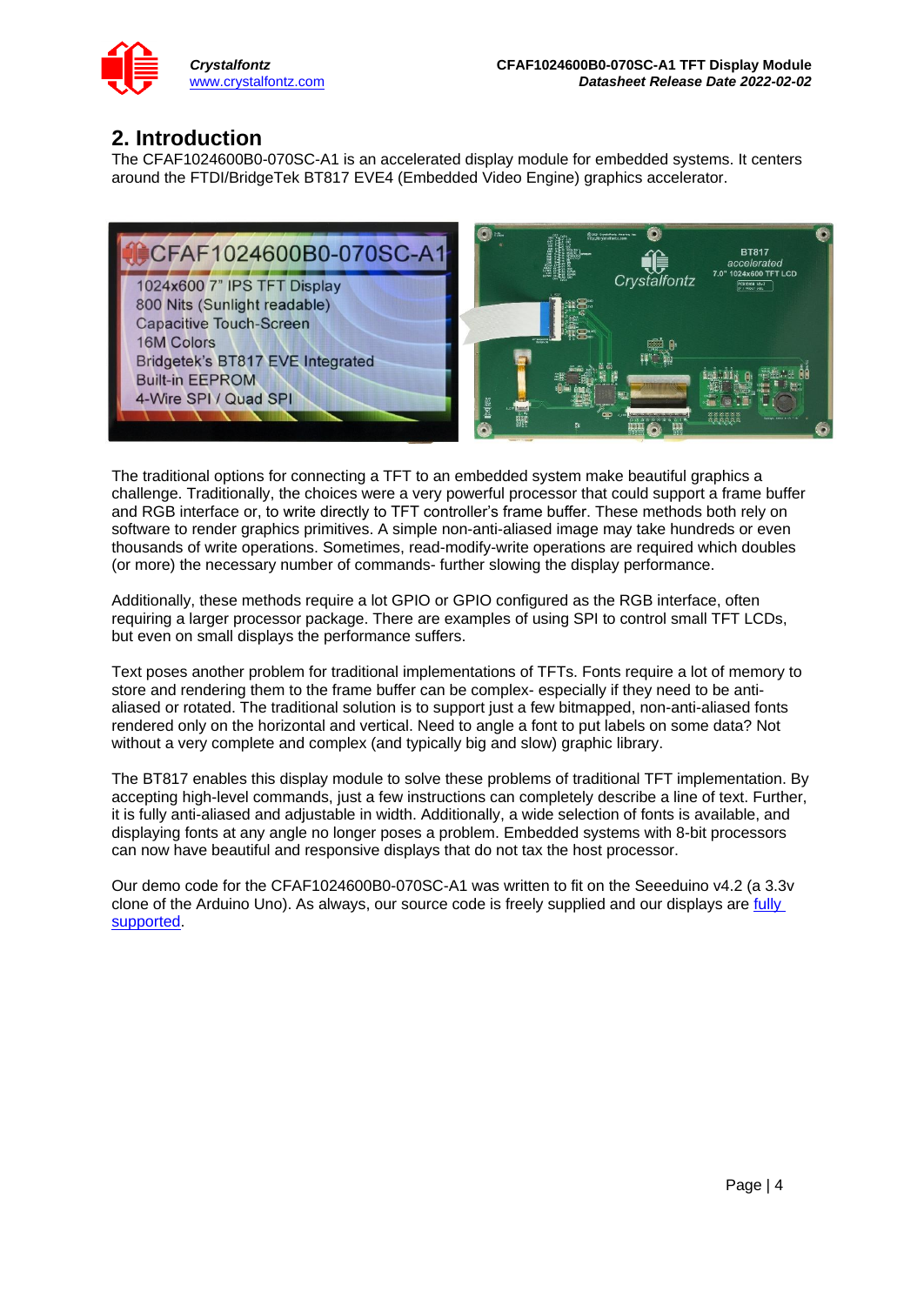### <span id="page-4-0"></span>**3. Module Information**

The CFAF1024600B0-070SC-A1 is a 16M color 7-inch TFT graphic display module with a white LED backlight and capacitive touch panel. This module comprises the CFAF1024600B0-070SC mounted to a graphic accelerator board (CFA10108). The graphic accelerator board includes the FTDI/ Bridgetek BT817 Embedded Video Engine (EVE).

This display has in-plane switching (IPS), and is sunlight readable. The EVE chip handles all communication with the display and touchscreen. See the **BT817** datasheet for further reference.

# <span id="page-4-1"></span>**4. Features**

### <span id="page-4-2"></span>4.1. TFT Display Module Features

- 7-inch 1024x600 TFT LCD
- In Plane Switching free viewing angle
- 5-point Capacitive touch
- High bright at 850 cd/m2
- Operating Temperature: -20° 70°C
- Storage Temperature: -30° 80°C
- FTDI/BridgeTek BT817 EVE graphics accelerator
- SPI, QSPI
- Single +3.3V power supply (backlight supply can be 3.3v to 5v)
- Six 2-56 threaded mounting standoffs for simple mechanical design

### <span id="page-4-3"></span>4.2. EVE Graphics Accelerator Features

- Supports multiple widgets for simplified design implementation
- User interface design software (PC) simplifies the design process
- Enhanced sketch processing
- Anti-aliasing of primitive displayed objects for higher-quality graphics
- Assorted graphical effects such as alpha-blending, shadows, transitions, wipes, etc.
- Programmable interrupt controller provides interrupts to host MCU
- Support playback of motion-JPEG encoded AVI videos
- Mono audio channel output with wave playback and built-in sound synthesizer
- PWM output for display backlight dimming control

### <span id="page-4-4"></span>4.3. Module Information

The display, touch, backlight, and audio features are all controlled via the Embedded Video Engine (EVE) which appears to the host MCU as a memory-mapped SPI device. The host MCU sends commands and data over the EVE SPI serial protocol.

For detailed BridgeTek datasheets and other development information, see the [Embedded Video](#page-4-5)  [Engine Documentation / Resources](#page-4-5) section below.

### <span id="page-4-5"></span>4.4. Embedded Video Engine Documentation / Resources

- BT817 Datasheet: <https://www.crystalfontz.com/controllers/Bridgetek/BT81x/>
- BridgeTek Screen Designer Software:<https://brtchip.com/eve-toolchains/>
- BridgeTek Forum:<http://www.brtcommunity.com/index.php?board=7.0>
- BridgeTek Resources:<https://brtchip.com/bt81x/>
- FTDI Application Notes:<https://www.ftdichip.com/Support/Documents/AppNotes.htm>
- FTDI C232HM USB-SPI cable: <https://www.ftdichip.com/Products/Cables/USBMPSSE.htm>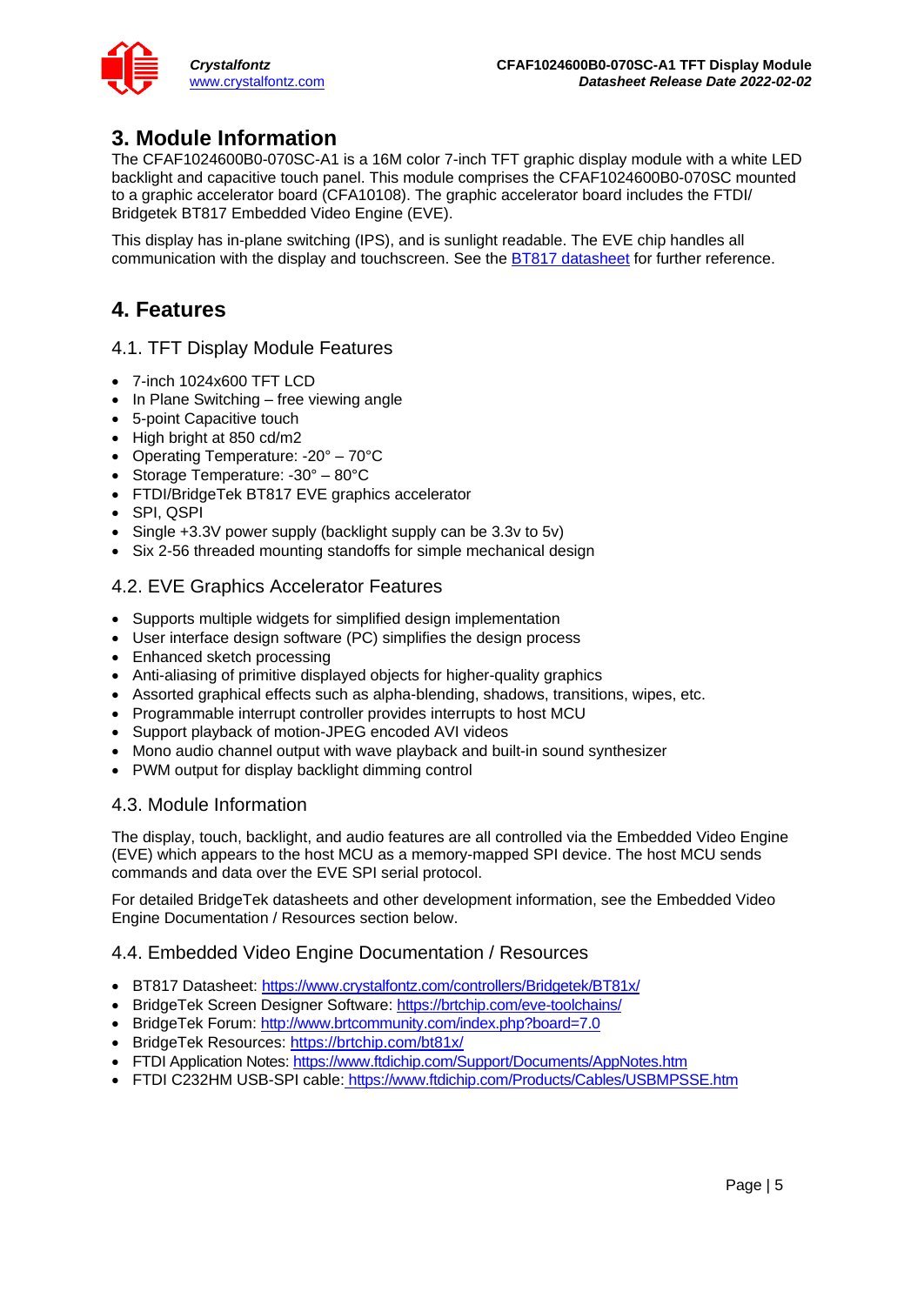

### <span id="page-5-0"></span>4.5. Embedded Video Engine Programmer's Model

The diagram below is a basic overview of the EVE programming model showing data flow paths to and from the SPI host interface to the memory and processing blocks of the embedded video engine.



### <span id="page-5-1"></span>**5. Mechanical Data**

| <b>Item</b>                      | <b>Specification</b><br>(mm) | <b>Specification</b><br>(inch, reference) |  |  |
|----------------------------------|------------------------------|-------------------------------------------|--|--|
| Overall Width, Height, and Depth | 164.90 x 100.00 x 6.92       | $6.49 \times 3.94 \times 0.27$            |  |  |
| Viewing Area                     | 154.88 x 86.72               | $6.10 \times 3.41$                        |  |  |
| <b>Active Area</b>               | 154.21 x 85.92               | $6.07 \times 3.38$                        |  |  |
| <b>Pixel Pitch</b>               | $0.0502 \times 0.1432$       | $0.002 \times 0.006$                      |  |  |
| Weight (Typical)                 | 211 grams                    | 7.4 ounces                                |  |  |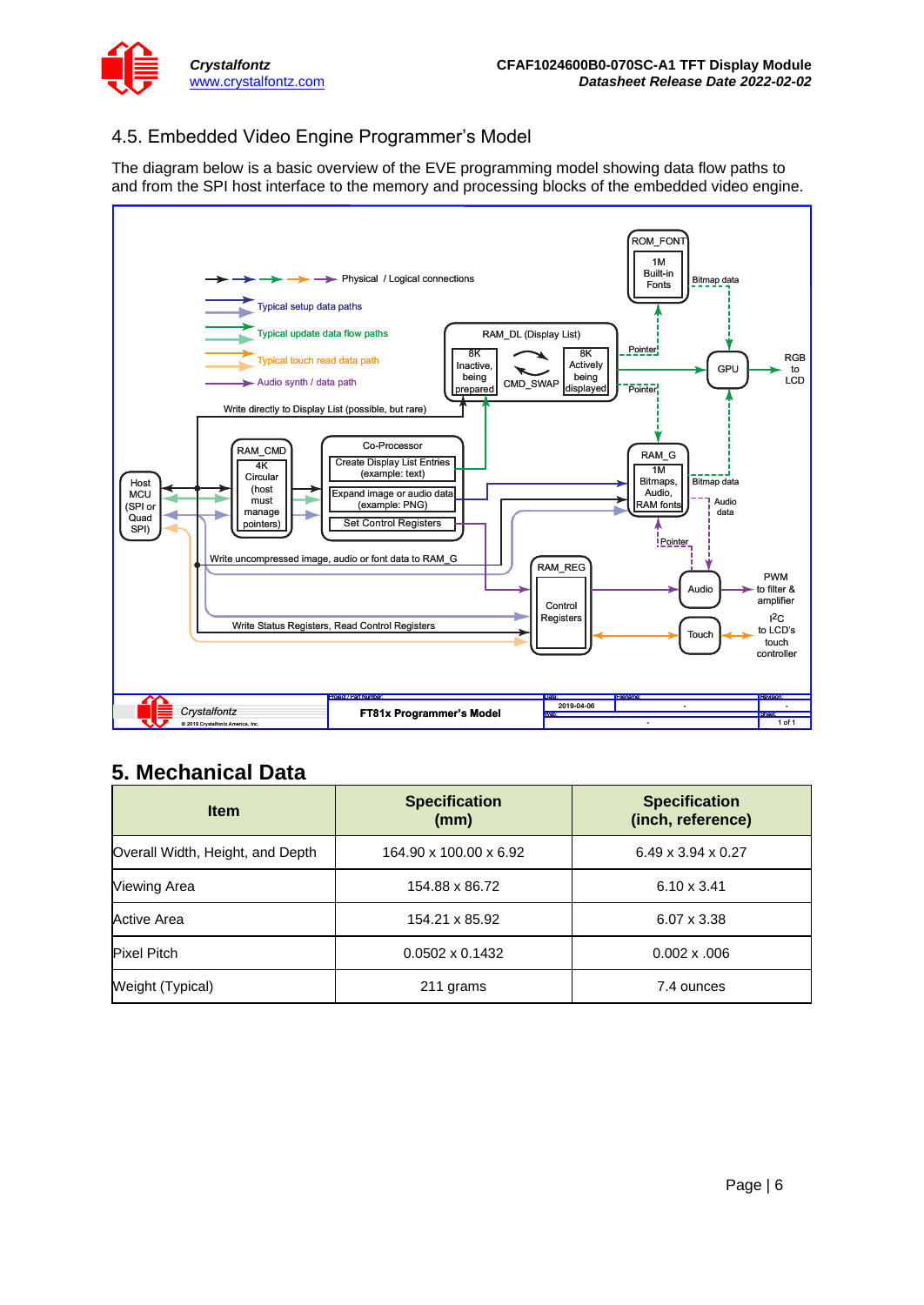



<span id="page-6-0"></span>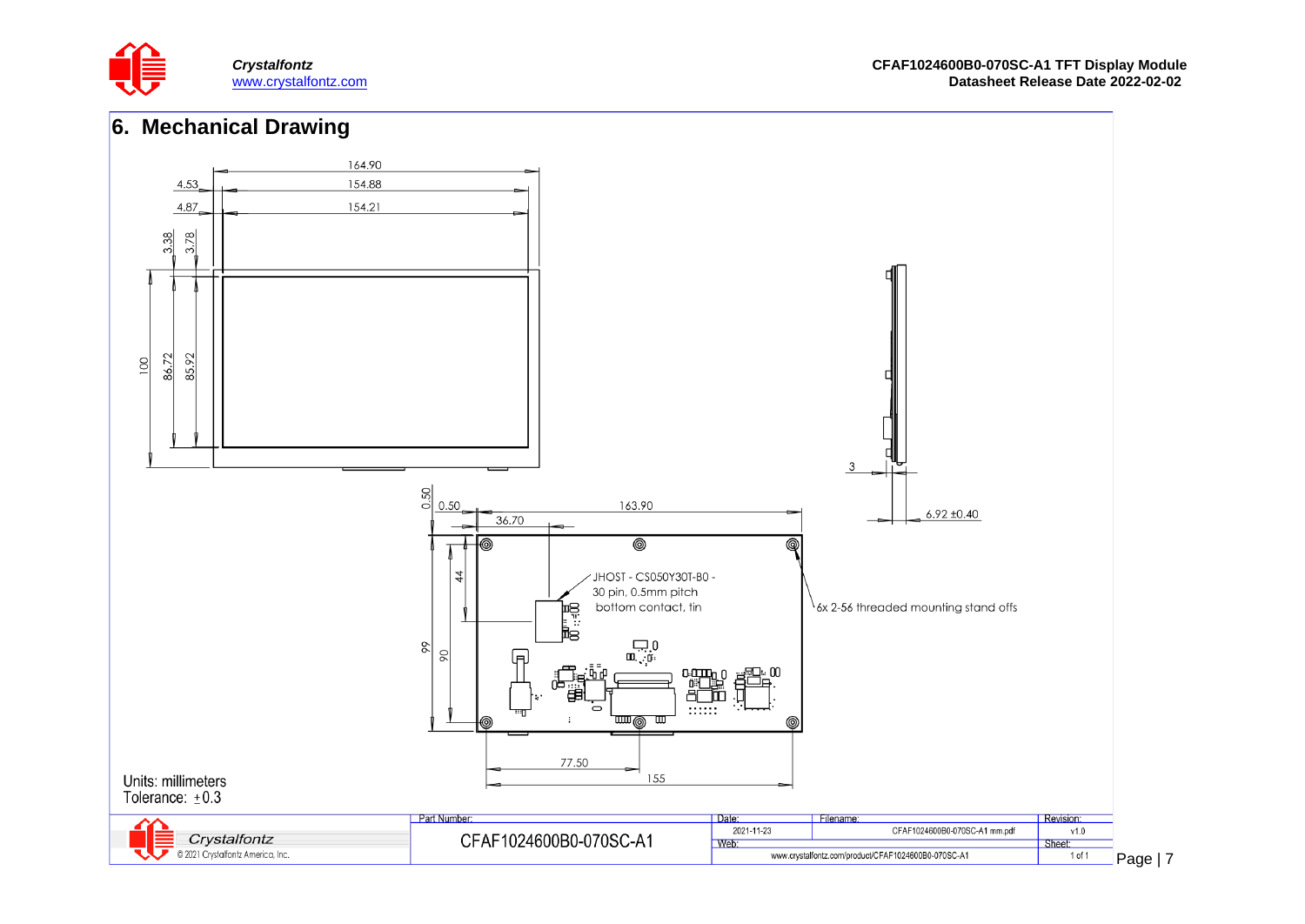

## <span id="page-7-0"></span>**7. Interface Pin Function**

Host data connection and power supply are achieved via J\_HOST, a 30-pin flat-cable connector on the rear of the module. Any 30 pin FFC/FPC ZIF cable with a 0.5mm pitch and bottom contacts will be compatible with this module, such as the  $6"$  WR-FFC-Y50 or the  $12"$  WR-FFC-Y51.

|                | <b>J HOST Connection</b> |                                   |                                                                             |  |  |  |
|----------------|--------------------------|-----------------------------------|-----------------------------------------------------------------------------|--|--|--|
| Pin            | <b>Symbol</b>            | <b>Signal</b><br><b>Direction</b> | <b>Function</b>                                                             |  |  |  |
| 1              | <b>GND</b>               |                                   | Ground <sup>(1)</sup>                                                       |  |  |  |
| $\overline{2}$ | 3V <sub>3</sub>          |                                   | Logic Power Supply (1)                                                      |  |  |  |
| 3              | 3V <sub>3</sub>          |                                   | Logic Power Supply (1)                                                      |  |  |  |
| 4              | GND                      |                                   | Ground <sup>(1)</sup>                                                       |  |  |  |
| 5              | 3V <sub>3</sub>          |                                   | Logic Power Supply (1)                                                      |  |  |  |
| 6              | 3V <sub>3</sub>          |                                   | Logic Power Supply (1)                                                      |  |  |  |
| 7              | <b>GND</b>               |                                   | Ground <sup>(1)</sup>                                                       |  |  |  |
| 8              | <b>SCK</b>               | Input                             | <b>SPI Clock</b>                                                            |  |  |  |
| 9              | <b>GND</b>               |                                   | Ground <sup>(1)</sup>                                                       |  |  |  |
| 10             | MOSI / DO                | Input                             | SPI Single Mode: SPI MOSI<br>SPI Dual/Quad Mode: SPI Data Line 0            |  |  |  |
| 11             | <b>GND</b>               |                                   | Ground <sup>(1)</sup>                                                       |  |  |  |
| 12             | MISO / D1                | Output                            | SPI Single Mode: SPI MISO<br>SPI Dual/Quad Mode: SPI Data Line 1            |  |  |  |
| 13             | <b>GND</b>               |                                   | Ground <sup>(1)</sup>                                                       |  |  |  |
| 14             | GPIO0 / D2               | Input / Output                    | SPI Single/Dual Mode: General Purpose IO0<br>SPI Quad Mode: SPI Data Line 2 |  |  |  |
| 15             | <b>GND</b>               |                                   | Ground <sup>(1)</sup>                                                       |  |  |  |
| 16             | GPIO1 / D3               | Input / Output                    | SPI Single/Dual Mode: General Purpose IO1<br>SPI Quad Mode: SPI Data Line 3 |  |  |  |
| 17             | <b>GND</b>               |                                   | Ground <sup>(1)</sup>                                                       |  |  |  |
| 18             | nCS                      | Input                             | SPI Slave Chip-Select                                                       |  |  |  |
| 19             | <b>GND</b>               |                                   | Ground <sup>(1)</sup>                                                       |  |  |  |
| 20             | nINT                     | Output                            | Interrupt to Host                                                           |  |  |  |
| 21             | GPIO <sub>2</sub>        |                                   | General purpose IO2                                                         |  |  |  |
| 22             | nPD                      | Input                             | Chip Power Down Mode                                                        |  |  |  |
| 23             | <b>AUDIO PWM</b>         | Output                            | Audio PWM                                                                   |  |  |  |
| 24             | <b>GND</b>               |                                   | Ground <sup>(1)</sup>                                                       |  |  |  |
| 25             | <b>BLPWR</b>             |                                   | Backlight Power Supply (1)                                                  |  |  |  |
| 26             | <b>BLPWR</b>             |                                   | Backlight Power Supply (1)                                                  |  |  |  |
| 27             | <b>GND</b>               |                                   | Ground <sup>(1)</sup>                                                       |  |  |  |
| 28             | <b>BLPWR</b>             |                                   | Backlight Power Supply (1)                                                  |  |  |  |
| 29             | <b>BLPWR</b>             |                                   | Backlight Power Supply <sup>(1)</sup>                                       |  |  |  |
| $30\,$         | <b>GND</b>               |                                   | Ground <sup>(1)</sup>                                                       |  |  |  |

*Note: It is recommended that these pins are all connected to their respective power source. Not doing so may produce unpredictable results or damage the display module.*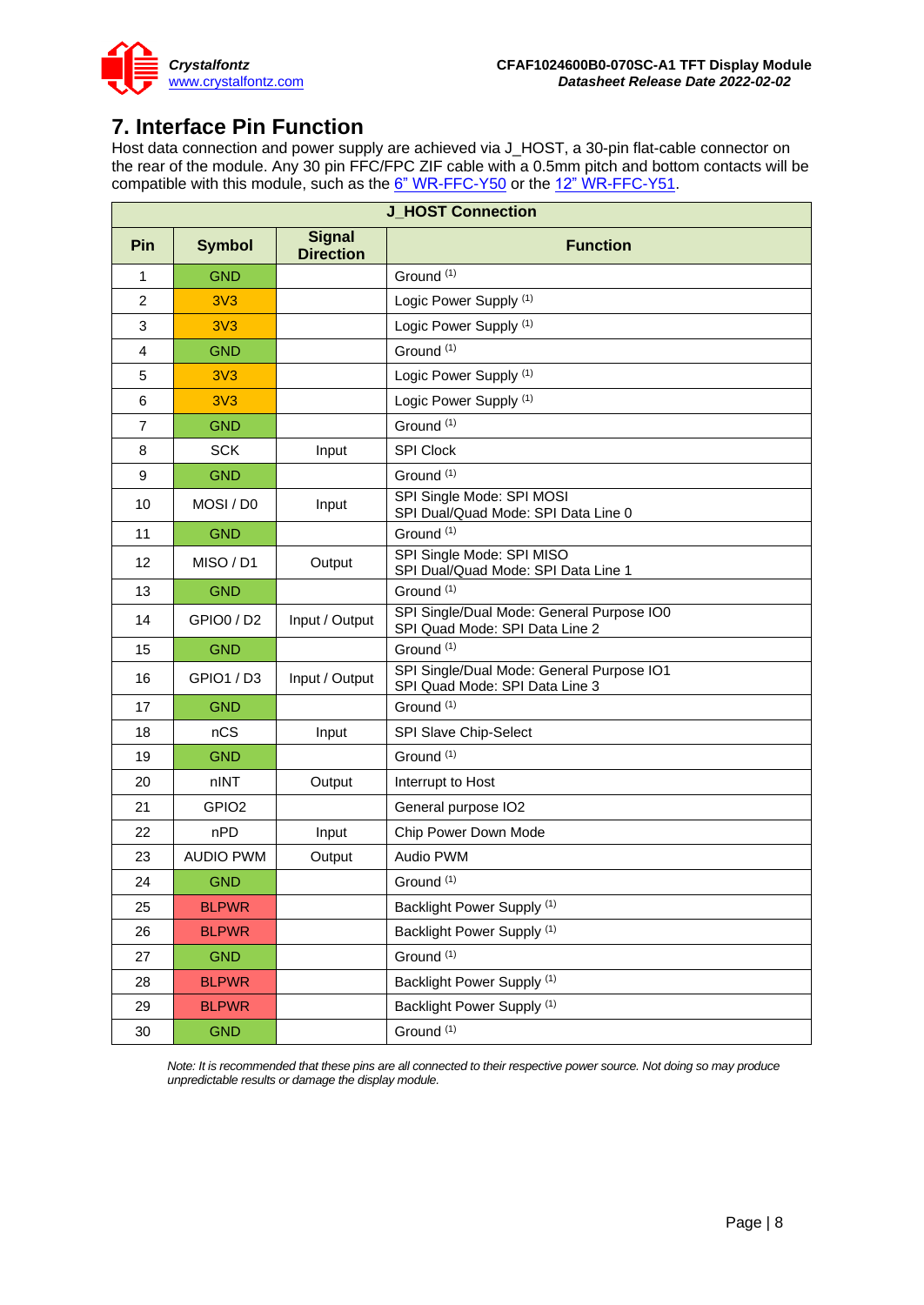

# <span id="page-8-0"></span>**8. Absolute Maximum Ratings**

| <b>Parameter</b>               | <b>Symbol</b>               | Min   | <b>Max</b> | Unit |
|--------------------------------|-----------------------------|-------|------------|------|
| Supply Voltage for Logic       | 3V3                         |       | 4          |      |
| <b>Backlight Power Voltage</b> | <b>BLPWR</b>                | 2.7   | 5.5        |      |
| <b>Operating Temperature</b>   | Тор                         | $-20$ | 70         | °C   |
| Storage Temperature            | $\mathsf{T}_{\textsf{STG}}$ | -30   | 80         | °C   |

*Note: These are stress ratings only. Extended exposure to the absolute maximum ratings listed above may affect device reliability or cause permanent damage. Functional operation should be restricted to the limits in the Electrical Characteristics table below.*

## <span id="page-8-1"></span>**9. Electrical Characteristics**

| <b>Item</b>              | <b>Symbol</b>   | <b>Min</b>               | Typ                      | <b>Max</b>      | <b>Unit</b> |
|--------------------------|-----------------|--------------------------|--------------------------|-----------------|-------------|
| Supply Voltage for Logic | 3V <sub>3</sub> | 3.0                      | 3.3                      | 3.6             | $\vee$      |
| Logic Supply Current     | ldd             | $\overline{\phantom{0}}$ | 30                       | -               | mA          |
| High-level Input         | Vıн             | 2.0                      | $\overline{\phantom{0}}$ | 3V <sub>3</sub> | V           |
| Low-level Input          | VIL             | <b>GND</b>               |                          | 0.8             | V           |
| High-level Output        | Vон             | $3V3 - 0.5$              | -                        |                 | $\vee$      |
| Low-level Output         | Vol             | <b>GND</b>               | $\overline{\phantom{0}}$ | $GND + 0.4$     | $\vee$      |

## <span id="page-8-2"></span>**10. Optical Characteristics**

| <b>Item</b>           | <b>Symbol</b>                       | <b>Condition</b>         | <b>Min</b>               | <b>Typ</b> | <b>Max</b> | <b>Unit</b> |
|-----------------------|-------------------------------------|--------------------------|--------------------------|------------|------------|-------------|
| View Angle            | $(V)\theta$                         | -                        | ٠                        | 170        |            | deg         |
|                       | $\varphi(H)$                        | $\overline{\phantom{0}}$ | -                        | 170        |            | deg         |
| <b>Contrast Ratio</b> | <b>CR</b>                           | -                        | $\overline{\phantom{0}}$ | 800        | ۰          | -           |
| Response Time         | $T_{\text{rise}} + T_{\text{fall}}$ | $\overline{\phantom{0}}$ | $\overline{\phantom{0}}$ | 30         | 40         | ms          |
| Surface Luminance     |                                     | $\theta = 0$             | $\overline{\phantom{0}}$ | 850        | -          | cd/m2       |

### <span id="page-8-3"></span>**11. Backlight Characteristics**

| <b>Item</b>           | <b>Symbol</b> | <b>Min</b> | <b>Typ</b> | Max | Unit  |
|-----------------------|---------------|------------|------------|-----|-------|
| Supply Voltage        | <b>BLPWR</b>  | 3.0        | 5.0        | 5.5 |       |
| <b>Supply Current</b> | <b>IBLPWR</b> | 40         | 120        | 200 | mA    |
| LED Lifetime          |               |            | 40000      |     | hours |

*Notes:* 

*<sup>(1)</sup> Typical voltage value is 5.0v. Using a voltage below 4.0v will result in a lower maximum brightness of the LCD. The firmware derates the maximum backlight current linearly for BLVCC below 4v. At 4v, a maximum of 100% is possible. At 3v the maximum is about 53%.*

*<sup>(2)</sup> Lifetime is defined as the amount of time when the luminance has decayed to <50% of the initial value, and this value is provided as an estimate only.*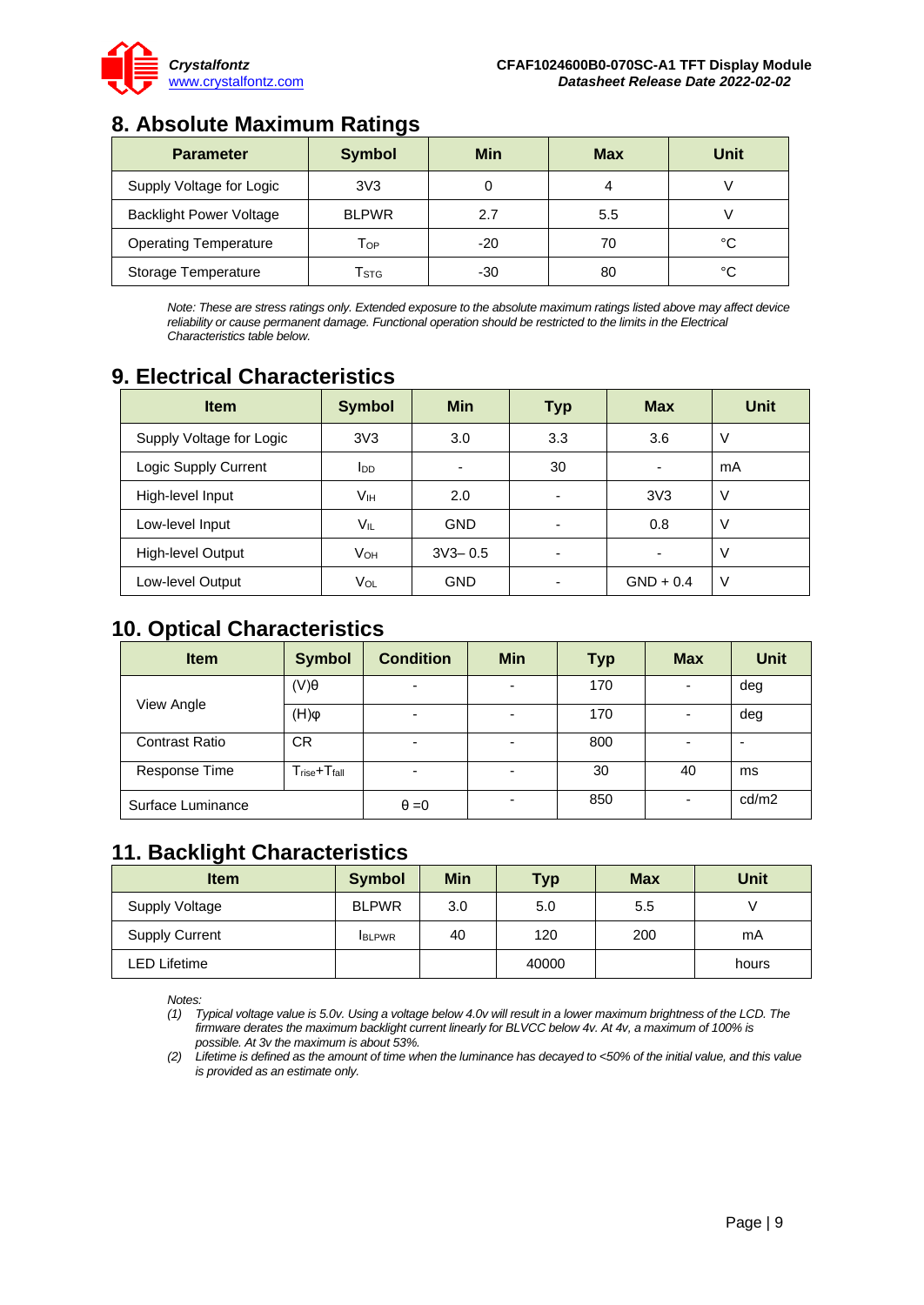

# <span id="page-9-0"></span>**12. Getting Started**

### <span id="page-9-1"></span>12.1. Getting Started with a CFAF1024600B0-070-A1-2

In earlier stages of development, consider the complete CFAF1024600B0-070-A1-2 kit, which includes everything needed to demonstrated the display (excluding power sources).

#### 12.1.1. Components

- CFAF1024600B0-070SC-A1 display module
- [CFA10098](https://www.crystalfontz.com/product/cfa10098) EVE adapter board
- Flat-flex-cable (6" [WR-FFC-Y50](https://www.crystalfontz.com/product/wrffcy50) or 12" [WR-FFC-Y51\)](https://www.crystalfontz.com/product/wrffcy51)
- 0.1" female-to-female jumper wires (e.g., [WR-JMP-Y40\)](https://www.crystalfontz.com/product/wrjmpy40)
- Seeeduino v4.2 [\(CFAPN15062\)](https://www.crystalfontz.com/product/cfapn15062)
- USB Cable [\(WR-USB-Y27\)](https://www.crystalfontz.com/product/wrusby27)

The CFAF1024600B0-070-A1-2 ships connected as shown (though the FFC may be disconnected to prevent breakages):



If the kit ships with the flex cable disconnected, take note of the orientation of the flat-flex-cable, and use of the locking clip in the following photos.

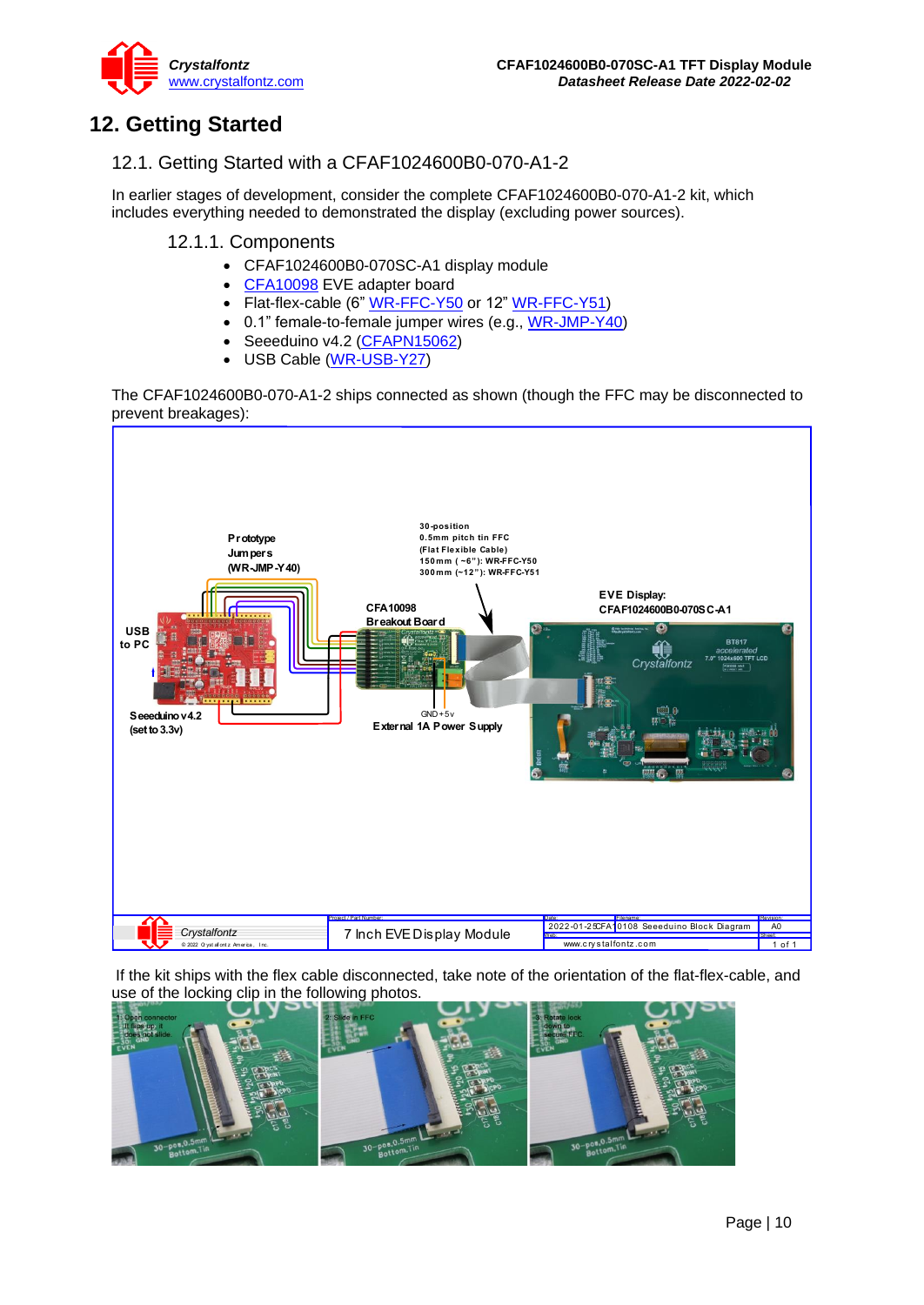### 12.1.2. Hardware Procedure

- Following the Seeeduino Block Diagram, above, connect the components.
- Supply 5.0v from a bench supply (rated for at least 1000mA) to the CFA10098 for the backlight
- Connect the USB cable to the PC
- 12.1.3. Firmware Procedure
	- Download and install [Arduino IDE](https://www.arduino.cc/en/main/software) software (or equivalent IDE)
	- Download the example sketch available on [the product page,](http://www.crystalfontz.com/product/CFAF800480E1050SCA11) and open it in the Arduino IDE.
	- Build and upload the sketch to the Seeeduino
- <span id="page-10-0"></span>12.2. Getting started with the CFAF1024600B0-070SC-A1 and a Windows PC

### 12.2.1. Components

- CFAF1024600B0-070SC-A1 display module
- [CFA10098](https://www.crystalfontz.com/product/cfa10098) EVE breakout board
- Flat-flex-cable  $(6" WR-FFC-Y50 & 12" WR-FFC-Y51)$  $(6" WR-FFC-Y50 & 12" WR-FFC-Y51)$  $(6" WR-FFC-Y50 & 12" WR-FFC-Y51)$  $(6" WR-FFC-Y50 & 12" WR-FFC-Y51)$
- FTDI [C232HM-DDHSL-0](https://www.ftdichip.com/Products/Cables/USBMPSSE.htm) USB to SPI cable
- Bench supply set to 5v, rated for at least 1A



#### 12.2.2. Hardware Procedure

- Connect the CFA10098 to the CFAF1024600B0-070SC-A1 using the FFC
- Connect the CFA10098 to the C232HM-DDHSL-0 USB adapter
- Connect 5v from a bench supply to the CFA10098
- Connect the USB to SPI cable to a Windows PC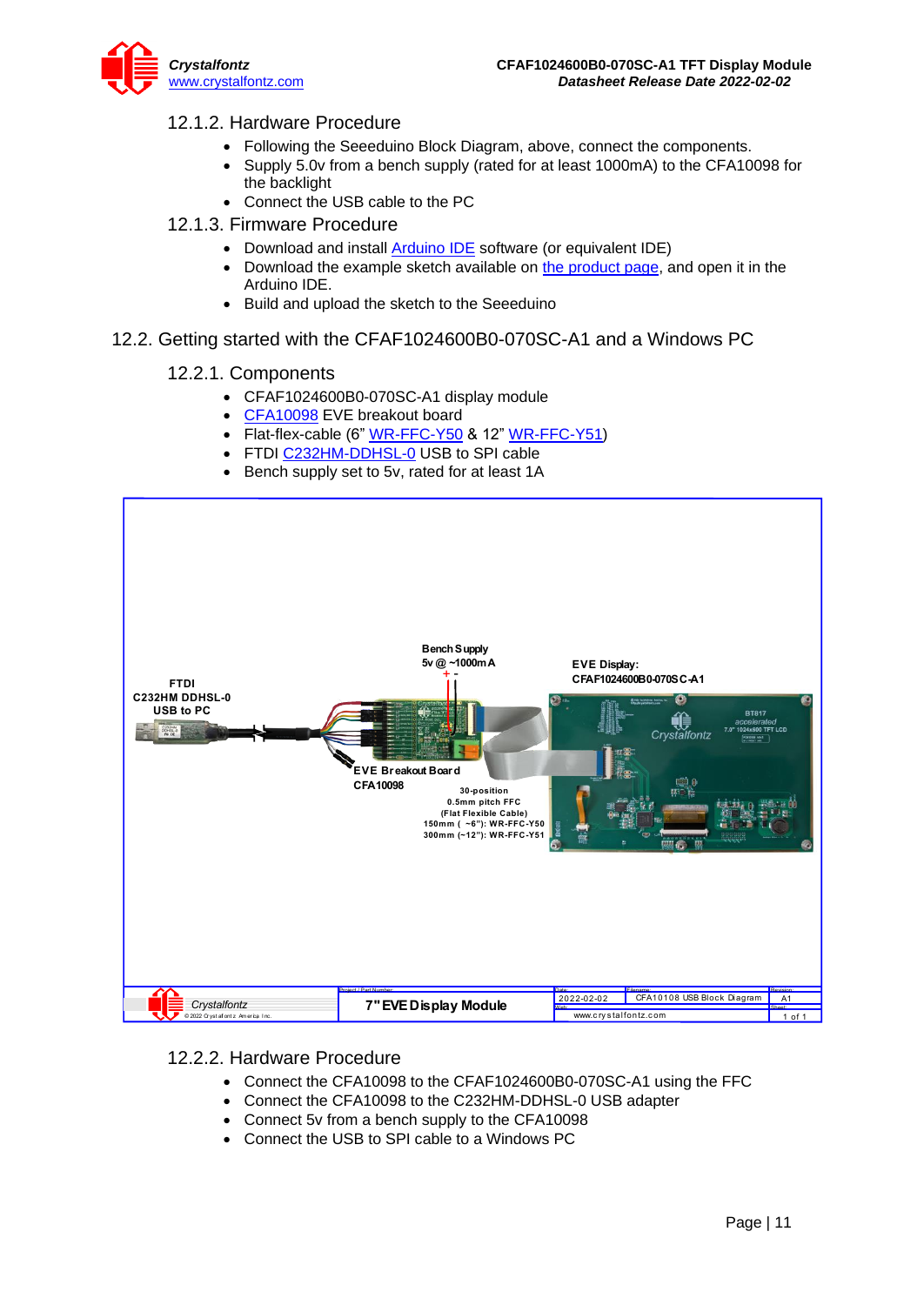

### 12.2.3. Software Procedure:

- Download and install the FTDI PC demonstration application from Bridgetek's [website.](https://brtchip.com/eve-toolchains/)
- Download, open, build and run the example EVE application [available on GitHub.](https://github.com/crystalfontz/FTDI-BridgeTek-SampleApp-for-CFAF800480E0-050SC-A1) Visual Studio is required to modify and compile the FTDI PC demonstration program.

### <span id="page-11-0"></span>12.3. Getting started with the CFAF1024600B0-070SC-A1 and a Custom PCB

#### 12.3.1. Components

- CFAF1024600B0-070SC-A1 display module
- ZIF connector: 30-position, 0.5mm pitch, tin contact mounted to the custom PCB
- Flat-flex-cable (6" [WR-FFC-Y50](https://www.crystalfontz.com/product/wrffcy50) & 12" [WR-FFC-Y51\)](https://www.crystalfontz.com/product/wrffcy51)

### 12.3.2. Hardware Procedure

- Connect the FFC to the ZIF connector on the PCB
- Connect the FFC to the ZIF connector on the CFAF1024600B0-070SC-A1
- *Note that the power supply must be able to supply enough current to drive the backlight.*

#### <span id="page-11-1"></span>12.4. Troubleshooting

Please contact [support@crystalfontz.com](mailto:support@crystalfontz.com) for help troubleshooting your module.

### <span id="page-11-2"></span>**13. Care and Handling Precautions**

For optimum operation of the CFAF1024600B0-070SC-A1 and to prolong its life, please follow the precautions described below.

### <span id="page-11-3"></span>13.1. ESD (Electrostatic Discharge)

If present, the USB D+ & D- lines have enhanced ESD protection following industry standard USB2 practice.

The remainder of this circuitry is industry standard CMOS logic and susceptible to ESD damage. Please use industry standard antistatic precautions, as you would for any other static sensitive device such as expansion cards, motherboards, or integrated circuits. Ground your body, work surfaces, and equipment.

#### <span id="page-11-4"></span>13.2. Design and Mounting

- The exposed surface of the display is either a touch-sensitive panel or a polarizer laminated on top of the glass. To protect the surface from damage, the module ships with a protective film over the display. Please peel off the protective film slowly. Peeling off the protective film abruptly may generate static electricity.
- If the display does not have a touch-sensitive panel, to protect the soft plastic polarizer from damage, place a transparent plate (for example, acrylic, polycarbonate or glass), in front of the module, leaving a small gap between the plate and the display surface.
- Do not disassemble or modify the module.
- Do not modify the six tabs of the metal bezel or make connections to them.
- Do not reverse polarity to the power supply connections. Reversing polarity will immediately ruin the module.

#### <span id="page-11-5"></span>13.3. Mechanical Shock, Impact, Torque, or Tension

- Do not expose the module to strong mechanical shock, impact, torque, or tension.
- Do not drop, toss, bend, or twist the module.
- Do not place weight or pressure on the module.